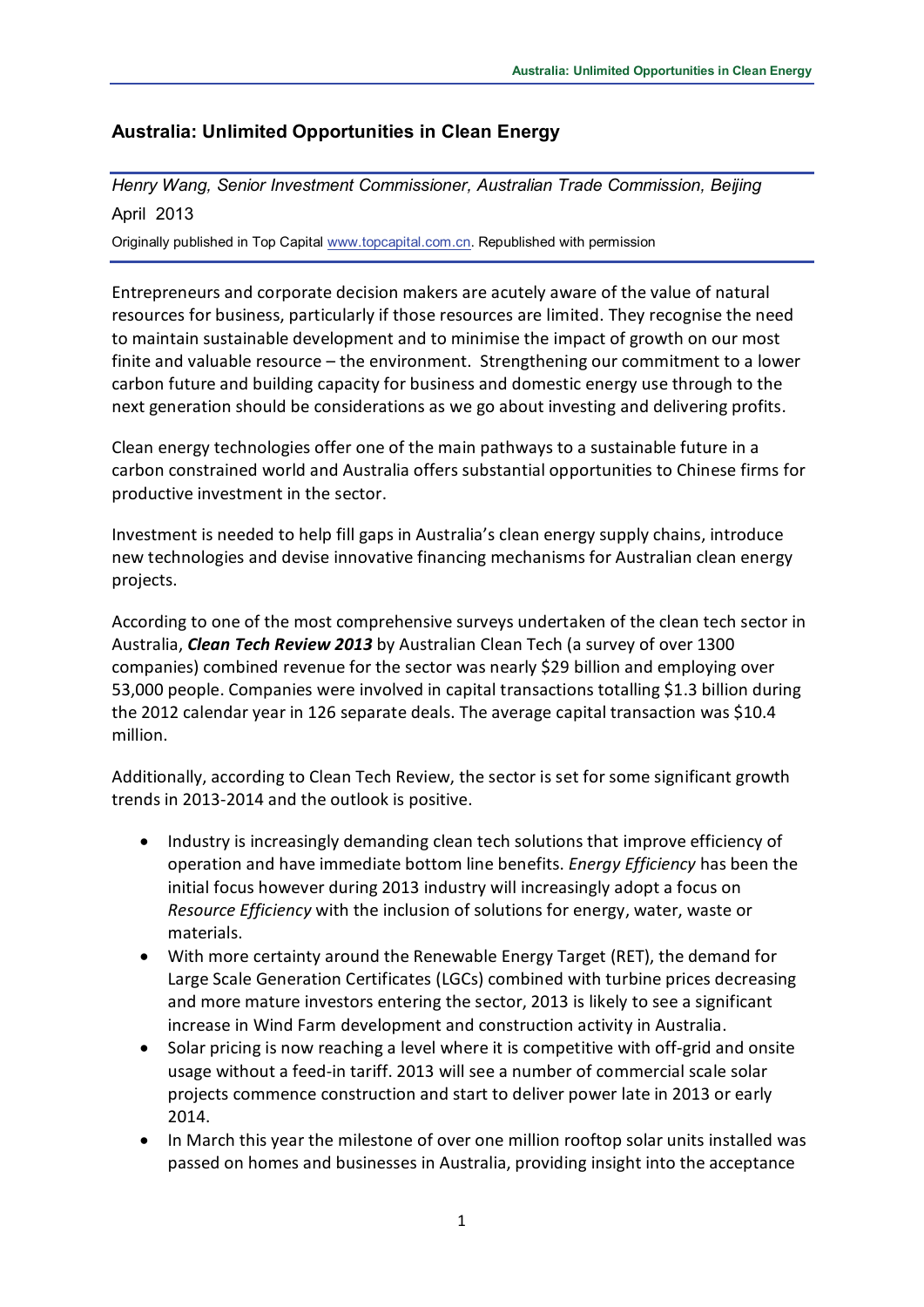and take up of renewable energy by Australian consumers. Around 2.5 million Australians live in homes with solar panels in the roof generating energy for their own home or business and for the grid.

#### **Australia Supports a Clean Energy Future**

The Australian Government is implementing a comprehensive strategy for a clean energy future–the Clean Energy Future plan. This aims to cut pollution and encourage investment in new clean energy sources such as solar and wind. This transformation offers significant opportunities for international investors.

The Government's plan includes the introduction of a carbon price, promoting innovation and investment in renewable energy, encouraging energy efficiency and creating opportunities to cut pollution.

Australia's existing Renewable Energy Target, combined with other elements of the plan, including the carbon price, is forecast to deliver about A\$20 billion of investment in renewable energy by 2020 in today's dollars.

Foreign investment in Australia's clean – or renewable – energy sector will also provide major export opportunities for Australian-based businesses in coming decades. International investment in Australian clean energy projects – such as wind, solar, biofuels– and energy efficiency also means the creation of new and highly-skilled jobs in Australia.

The Clean Energy Future plan will assist business to grasp these market opportunities, while reducing costs. The plan includes:

- Deployment of renewable energy technologies under the Renewable Energy Target scheme, which is designed to deliver a 20 per cent share of renewables in Australia's electricity mix by 2020.
- Development and commercialisation of renewable energy technologies through the A\$3.2 billion Australian Renewable Energy Agency (ARENA).

ARENA has the objectives of improving the competitiveness of renewable energy technologies and increasing the supply of renewable energy in Australia. It also provides grants through specific programs such as the strategic initiative *[Regional Australia's](http://www.arena.gov.au/programs/initiatives/regional-initiative.html)  [Renewables](http://www.arena.gov.au/programs/initiatives/regional-initiative.html)* which aims to demonstrate the viability of renewable energy in regional and remote locations. It will support the deployment of commercially prospective renewable energy technologies, both generation and enabling, in off-grid and edge-of-grid situations.

Deployment of renewable energy, energy efficiency and low pollution energy technologies and solutions is supported through the establishment of the A\$10 billion Clean Energy Finance Corporation (CEFC), which will commence investing funds from 1 July 2013. The Australian Government announced that it will establish a \$10 billion commercially oriented Clean Energy Finance Corporation (CEFC) as part of its [Clean Energy Future Package.](http://www.cleanenergyfuture.gov.au/)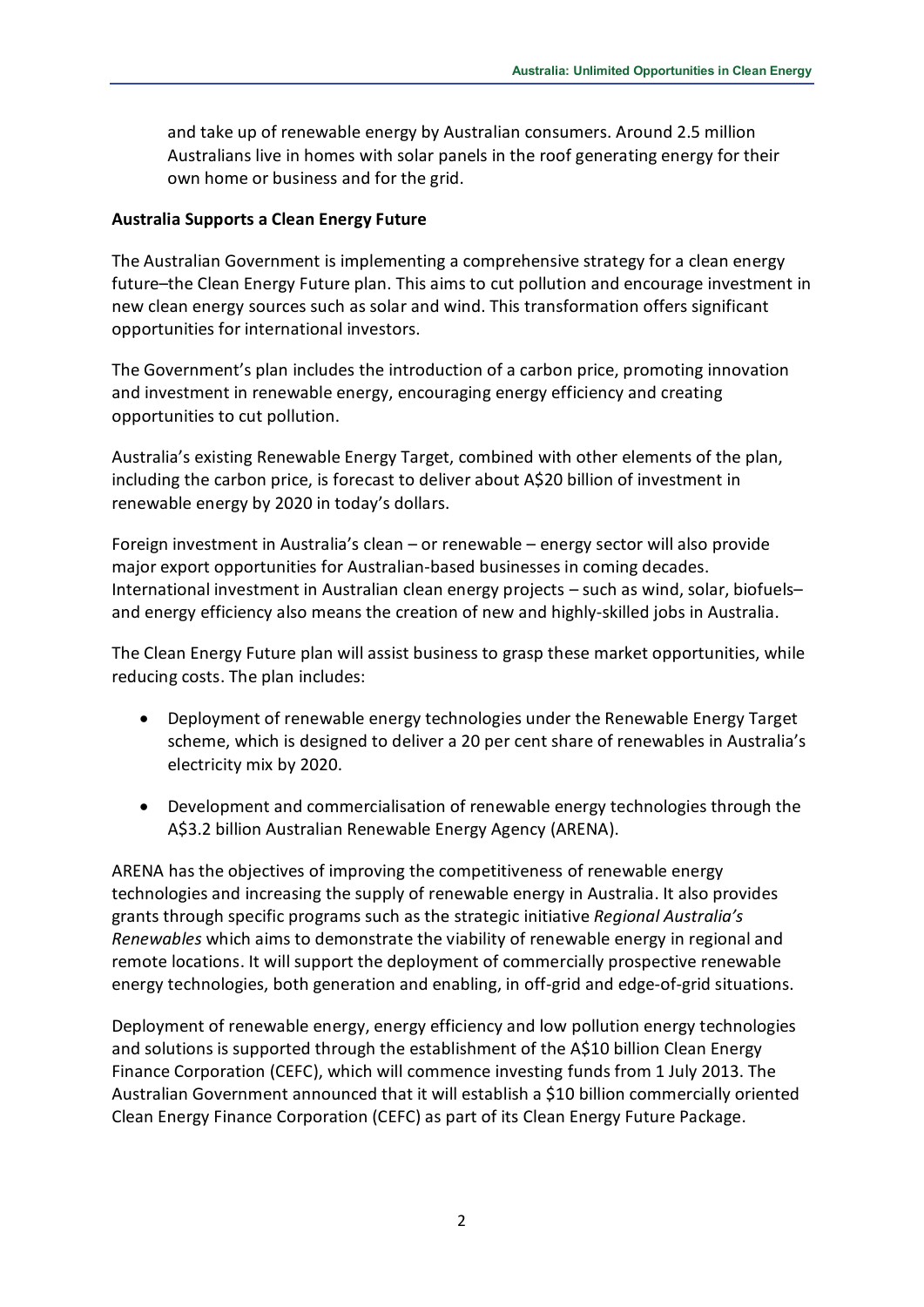The objective of the CEFC is to overcome capital market barriers that hinder the financing, commercialisation and deployment of renewable energy, energy efficiency and low emissions technologies.

The CEFC will invest in firms and projects utilising these technologies as well as manufacturing businesses that focus on producing the inputs required.

Australia introduced a carbon price on 1 July 2012, making large emitters of carbon financially liable for their carbon emissions. The carbon price is fixed for the first three years before transitioning to an emissions trading scheme.

In the first six months of the carbon price, emissions from electricity generated in the National Electricity Market declined by 8.6 per cent compared to the same six-month period in 2011.The volume of energy from renewable sources increased by almost 30 per cent, and the volume from coal-fired generation declined by nearly 10 per cent.

The Australian Government has also recently released its *Australia in the Asian Century* White Paper, which provides a roadmap for Australia's deeper and broader engagement with Asia and in particular China.

One of the national objectives for 2025 listed in the Asian Century White Paper is 'environmental sustainability'. The pathway that has been mapped out to achieve this objective includes:

- Implementing the Clean Energy Future policies, alongside international action, to reduce Australia's emissions intensity and absolute greenhouse gas emissions.
- Maintaining a commitment to ensuring that 20 per cent of Australia's electricity is generated by renewable energy sources by 2020.
- Continuing to support Australia being a world leader in the research and development of solar energy technologies, and becoming a world leader in the commercialisation and deployment of renewable energy technologies and energy efficiency.

#### **Innovation Precincts Will Drive Growth**

In February 2013, the Australian Government released its A\$1 billion Industry and Innovation Policy Statement – which focuses on creating and supporting high-skill jobs in Australia and building a dynamic and diverse Australian economy. It recognises that skills, innovation and entrepreneurship are the drivers which will ensure Australia remains a world-competitive investment location.

International cooperation through business and R&D will play an important part in achieving the objectives.

The Industry and Innovation statement highlights the importance of developing Australia's clean energy sector. With the world moving towards a future of lower carbon pollution, new technologies, energy sources and business practices will be in demand. Australian companies have the opportunity to be at the forefront of meeting this demand.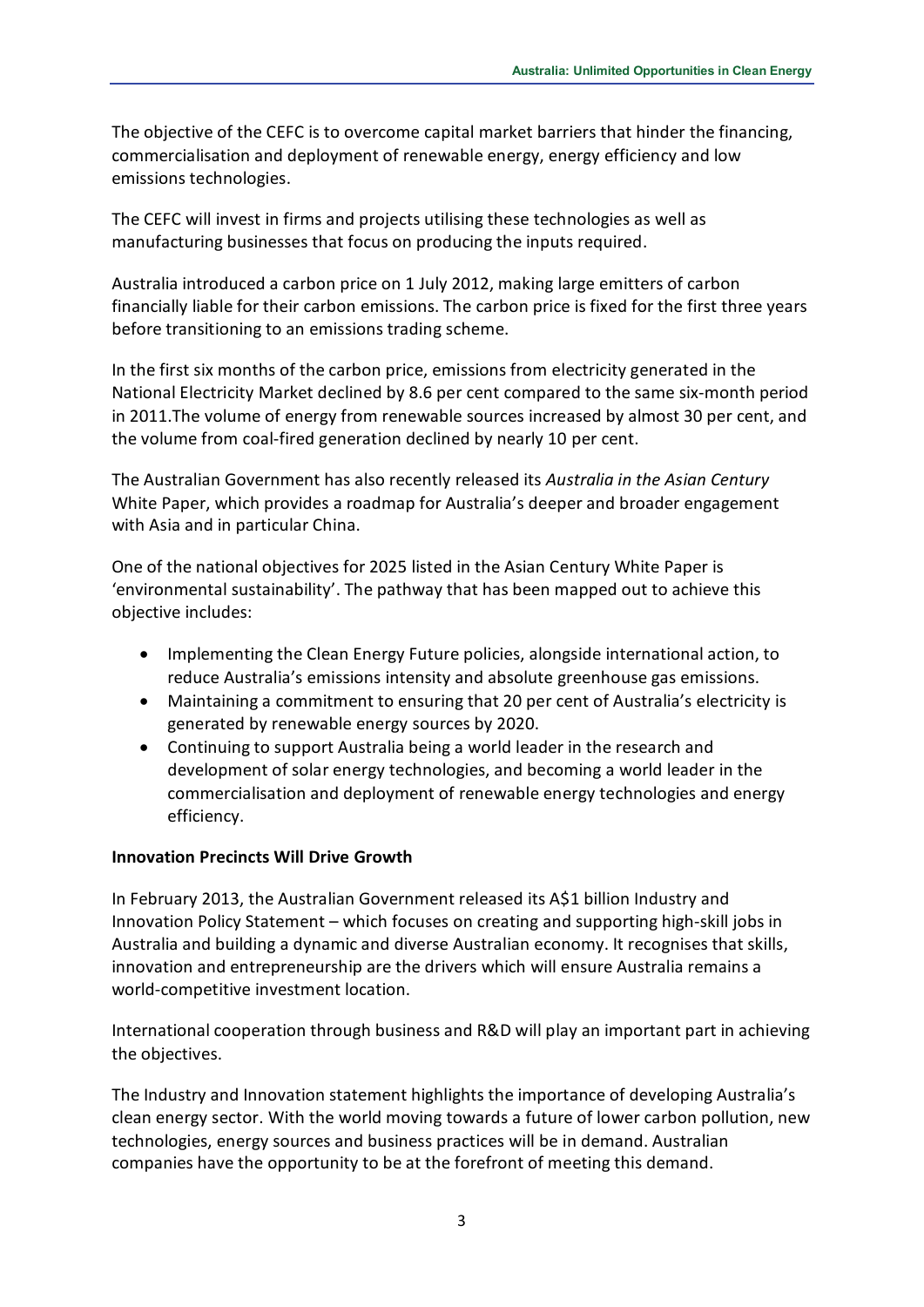Investment of more than A\$500 million will assist in establishing up to 10 Industry Innovation Precincts to drive business innovation and growth in areas of Australian competitive advantage.

Precincts will bring firms, research institutions, technology experts and business service providers together to achieve the innovation, connections and scale Australian business need to succeed in the future. The first two Precincts will be a Manufacturing Precinct with locations in south east Melbourne and Adelaide and a Food Precinct headquartered in Melbourne.

The Precincts will also present opportunities for international firms, including from China, to partner with Australian companies to take technology to the large markets of Asia and beyond.

### **Solar**

Australia boasts significant solar energy resources in areas with access to the electricity grid. Annual solar radiation in areas of flat topography within 25 km of existing transmission lines, is nearly 500 times greater than the annual energy consumption of Australia.

The Australian Bureau of Resources and Energy Economics projects that solar energy consumption will increase from 14 PJ in 2012-13 to 236 PJ in 2049-50. This equates to a projected annual average growth of 7.8 per cent.

Australia also has demonstrated world-class expertise in the research and development of new technologies and integrated system design and has made significant contributions to innovations in solar photovoltaic cell design and solar thermal technologies.

In this light, international scientific collaboration and foreign investment are an important part of continuing this process of technological innovation in solar power.

# **Case Study**

# **Trina Solar & ANU**

In 2011, for instance, researchers at the Australian National University and one of the world's biggest solar cell manufacturers, Trina Solar, joined together to improve the efficiency and lower the cost of making solar cells.

Supported partly by a A\$3.3m grant from the Australian Solar Institute, the A\$10.7 m project's aim of greater cell efficiency will be an important part of making solar energy more competitive as a source of power.

The joint project will also provide Australian industry and researchers with a useful position in the global energy supply chain and keep them in touch with trends in the global energy business and where future markets might develop.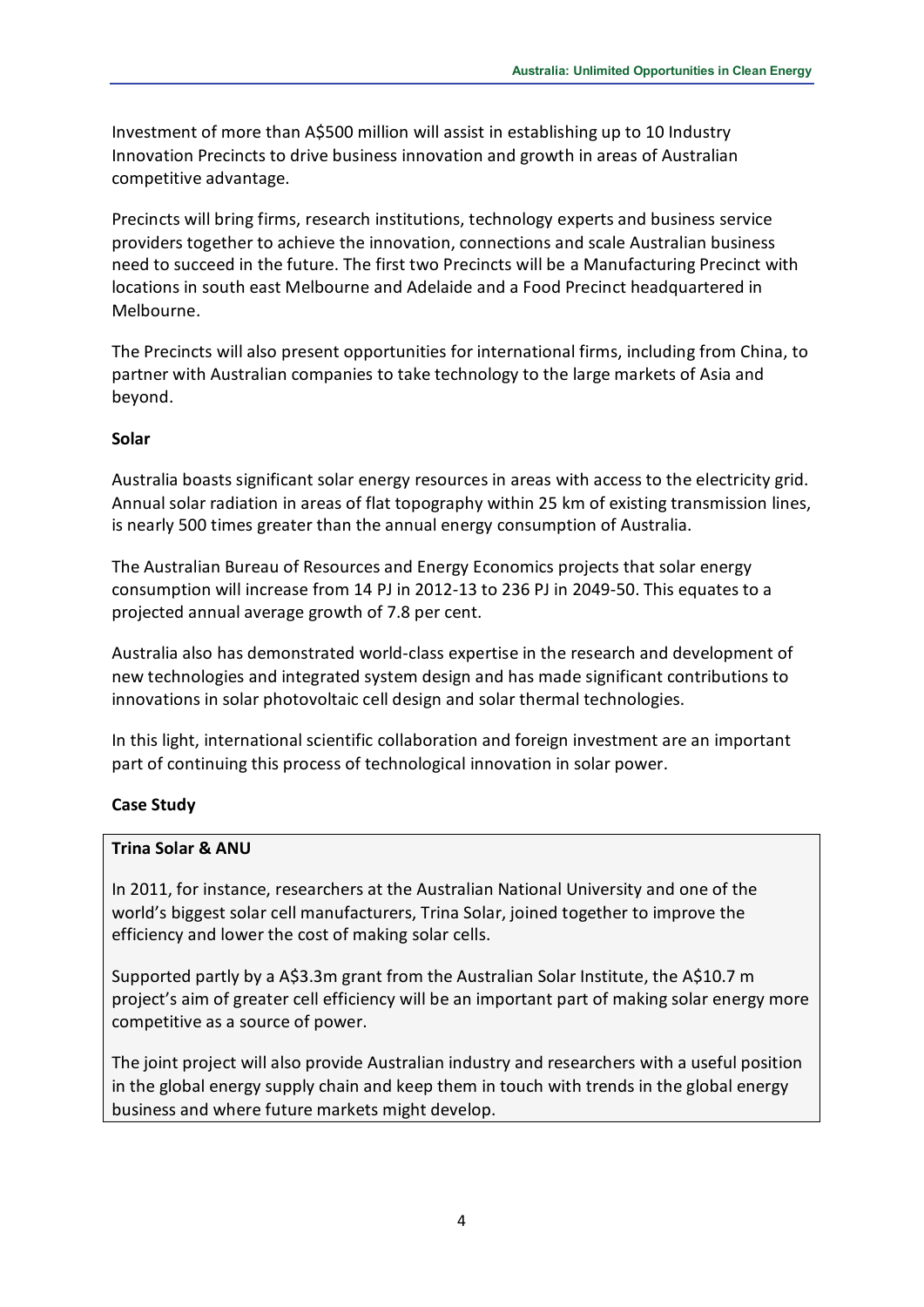### **Wind**

Australia has some of the best wind resources in the world, primarily located in western, south-western, southern and south-eastern coastal regions but extending hundreds of kilometres inland and including highland areas in south-eastern Australia. There are large areas with average wind speeds suitable for high yield electricity generation. Australia's large land mass and low population density provides an abundance of potential wind farm locations.

In April 2013, Australia's largest wind farm, Macarthur Wind Farm located in Victoria was commissioned. The project has installed 140 turbines producing 420 megawatts of electricity.

# **Case Study**

### **Hydro Tasmania & Shenhua**

Developing the opportunities for wind power in Australia is one reason why Hydro Tasmania and major Chinese clean energy firm, Shenhua, signed a strategic cooperation agreement in Beijing in April 2013.

Together, the two firms plan to invest A\$1.6 billion to develop about 700 MW of wind power in Australia by 2020. They will build on an already fruitful partnership in wind power development in Australia and China over the past few years.

# **Case Study**

#### **Xinjiang Goldwind Science and Technology Co Ltd**

One of the world's leading makers of wind turbines, Xinjiang Goldwind Science and Technology Co Ltd, has also entered the Australian clean energy market, bringing with it not only production expertise but a range of skills and knowledge about wind farming technology. In 2010, Goldwind invested \$50m in the Morton Lane Wind Farm project in Victoria; construction began in 2010 and was completed in 2012. Goldwind also invested in the Gullen Range Wind Farm, near Goulburn in NSW, in 2010. When construction is completed in 2014, the farm is expected to supply electricity to 64,000 households.

Wind energy generation in Australia grew by an average of 28 per cent in the five years to 2010-11, making it Australia's second-biggest source of renewable energy after hydro. The installed capacity of wind generation in Australia exceeded 2500MW by 2012, with an additional 608 MW of committed wind generation planned for connection in 2012 and 2013. This capacity is composed of approximately 1,350 wind turbines in 60 operating wind farms

The State of South Australia has the highest wind-power generation capacity of any Australian state or territory, producing around half of the nation's wind energy. Wind provided around 26 per cent of the state's total electricity production in 2011–12. South Australia's wind-powered electricity generation, both as a proportion of total generation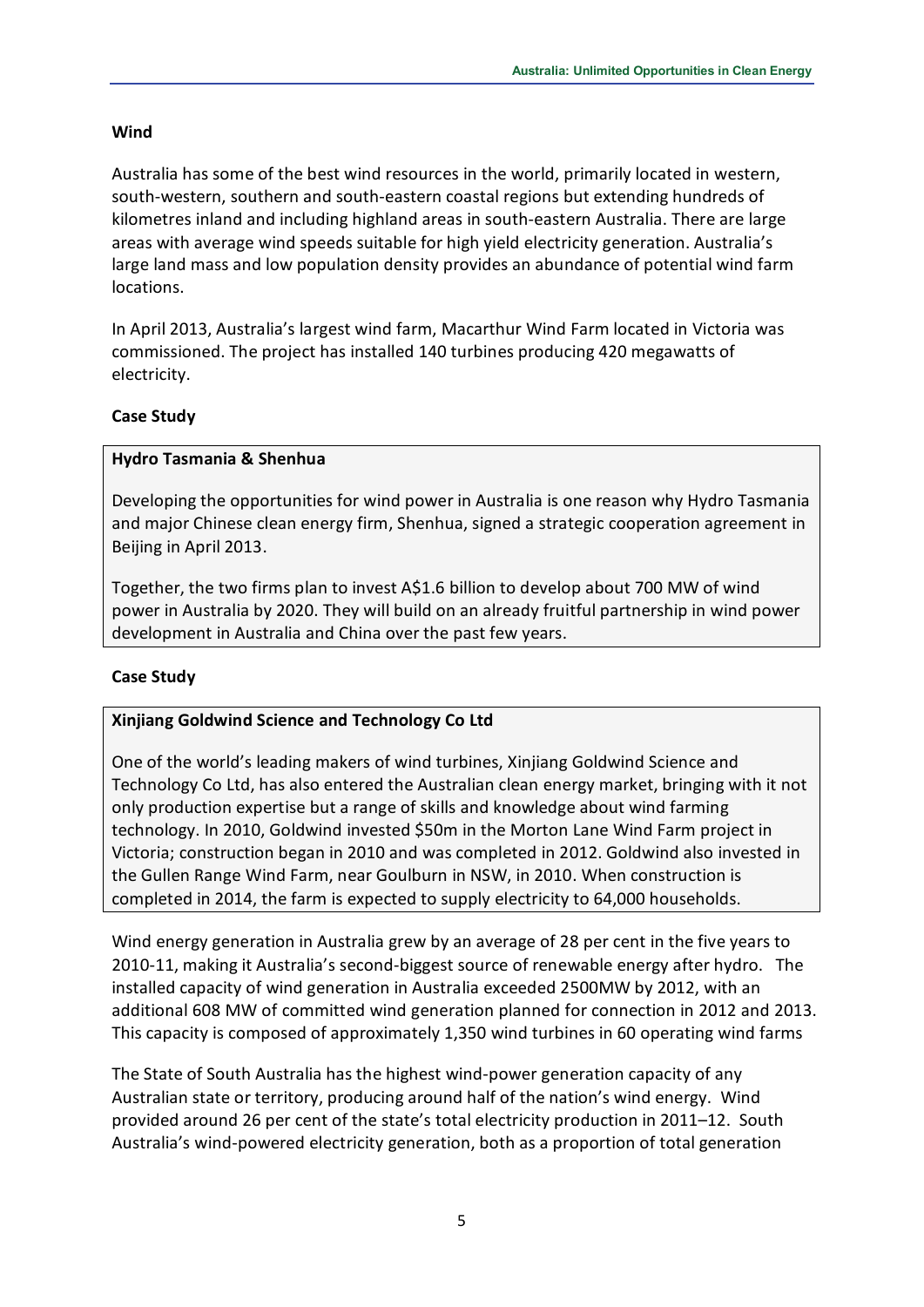and per person are now similar to those of Denmark, the world's leading wind power country.

### **Biofuels**

There are also many opportunities to invest in biofuels in Australia. Australia's energy supply competitiveness and reliability, breadth of natural advantages, skilled and innovative workforce, and stable economy, enable the nation to make a significant contribution to a more sustainable future in transportation fuels.

Australian has established internationally competitive energy and agricultural industries with the expertise to assess and deliver new projects. Researchers and infrastructure support next-generation biofuels demonstration and scale-up projects. Strong Intellectual Property protection laws and regulated markets combined with the needs of large CO2 producers motivated to reduce and sequester greenhouse gas emissions means growing interest in pursuing biofuels opportunities.

### **Australia and China**

Cooperation between Australia and China on global issues continues to be important to the bilateral relationship. This cooperation was taken to a new level during an historic visit to China by Prime Minister Julia Gillard, who led a senior political delegation in April 2013.

During that visit, Australia and China reached a strategic cooperation agreement to establish a new bilateral architecture to help guide the relationship.

The new Strategic Partnership puts in place an annual leaders meeting as well as senior ministerial dialogues on economics, trade and foreign affairs.

In March 2013, the Australia-China Ministerial Dialogue on Climate Change was held in Sydney, led by Minister Greg Combet, Australian Minister for Climate Change, Industry and Innovation, and H.E. Xie Zhenhua, Vice Chairman of China's National Development and Reform Commission.

As part of this annual dialogue, both the Minister and the Vice Chairman also participated in the Australia China Climate Change Forum at the University of New South Wales.

As the highest per-capita emitter in the developed world, Australia has a responsibility to reduce its emissions and to play a strong role in global efforts to tackle climate change, including through bilateral initiatives with key trading partners like China.

Cooperation with China will be a key focus for Australia as China implements its own trial Emissions Trading Scheme (ETS) over the next years.

#### **For more information**

Australian Clean Tech [www.auscleantech.com.au](http://www.auscleantech.com.au/)